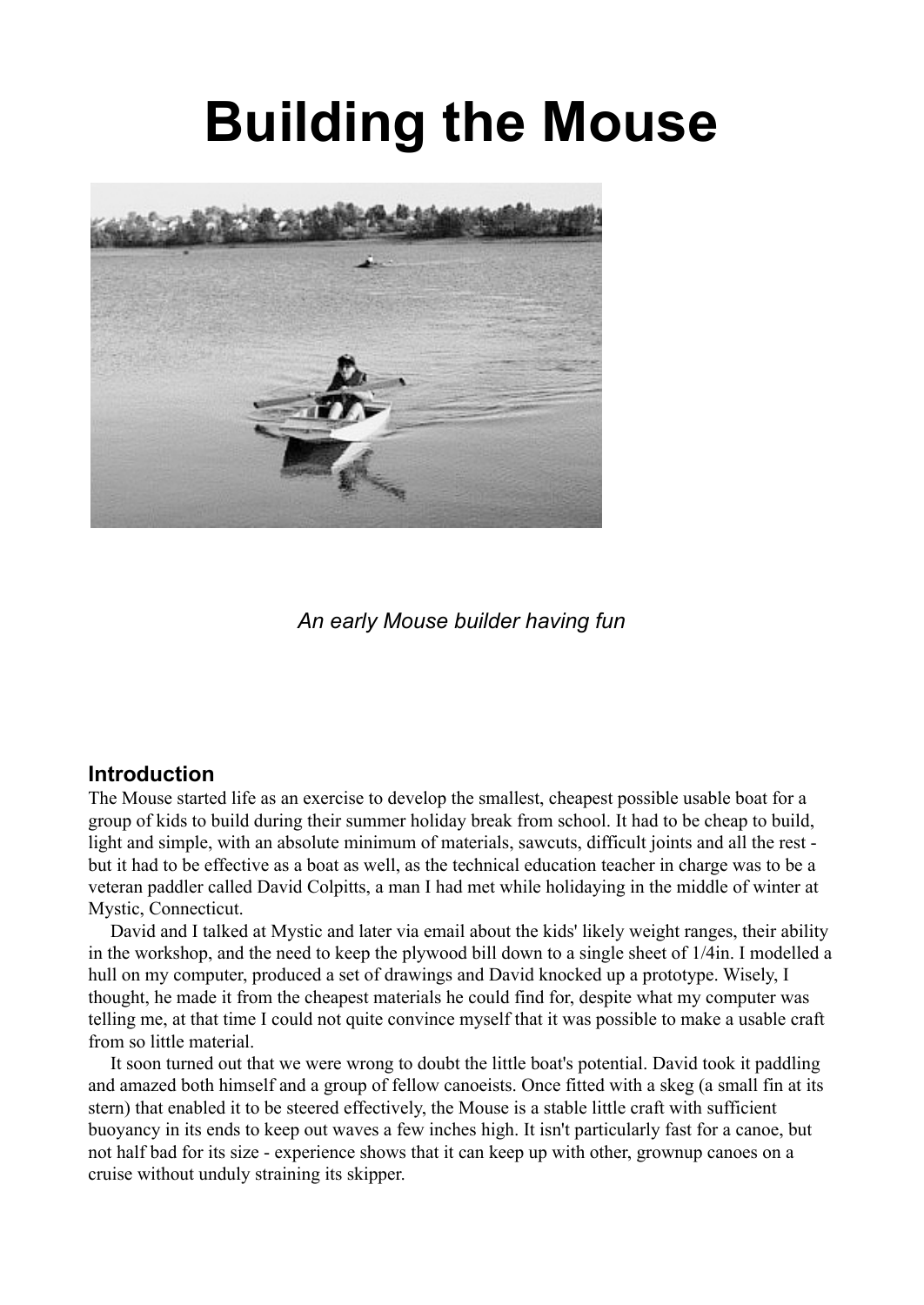Since that time, David and I have developed a number of variants on the original Mouse, including an even simpler flat-bottomed 8ft Skinny Mouse, an 8ft sailing Flying Mouse, a 12ft Cruising Mouse and the Oarmouse, a fabulous 14ft fast rower shell for one. At the time or writing, one or two more designs along the same lines are being considered and may see the light of day in the next year or so.

All these boats share the same basic approach to construction: none will ever use more than a few sheets of ply and none will ever demand more than the most basic woodworking skills.

#### *Gavin Atkin, Tunbridge Wells, Kent, November 2001*

An email discussion forum for builders and users of this boat has been set up at http://groups.yahoo.com/group/mouseboats .

These construction notes are copyright Gavin Atkin and David Colpitts, 2001. Contact: gmatkin@clara.net.

WARNING: All Mouse designs are very small boats designed for use in sheltered waters in suitable weather under close supervision. Buoyancy tanks are preferred to provide the user something to hold onto in case of a capsize. They are particularly important where children are likely to use the craft. The authors and designers make no claims for these boats' performance or their safety in these or any other circumstances. These designs are built and used entirely at the risk of the builder and user.

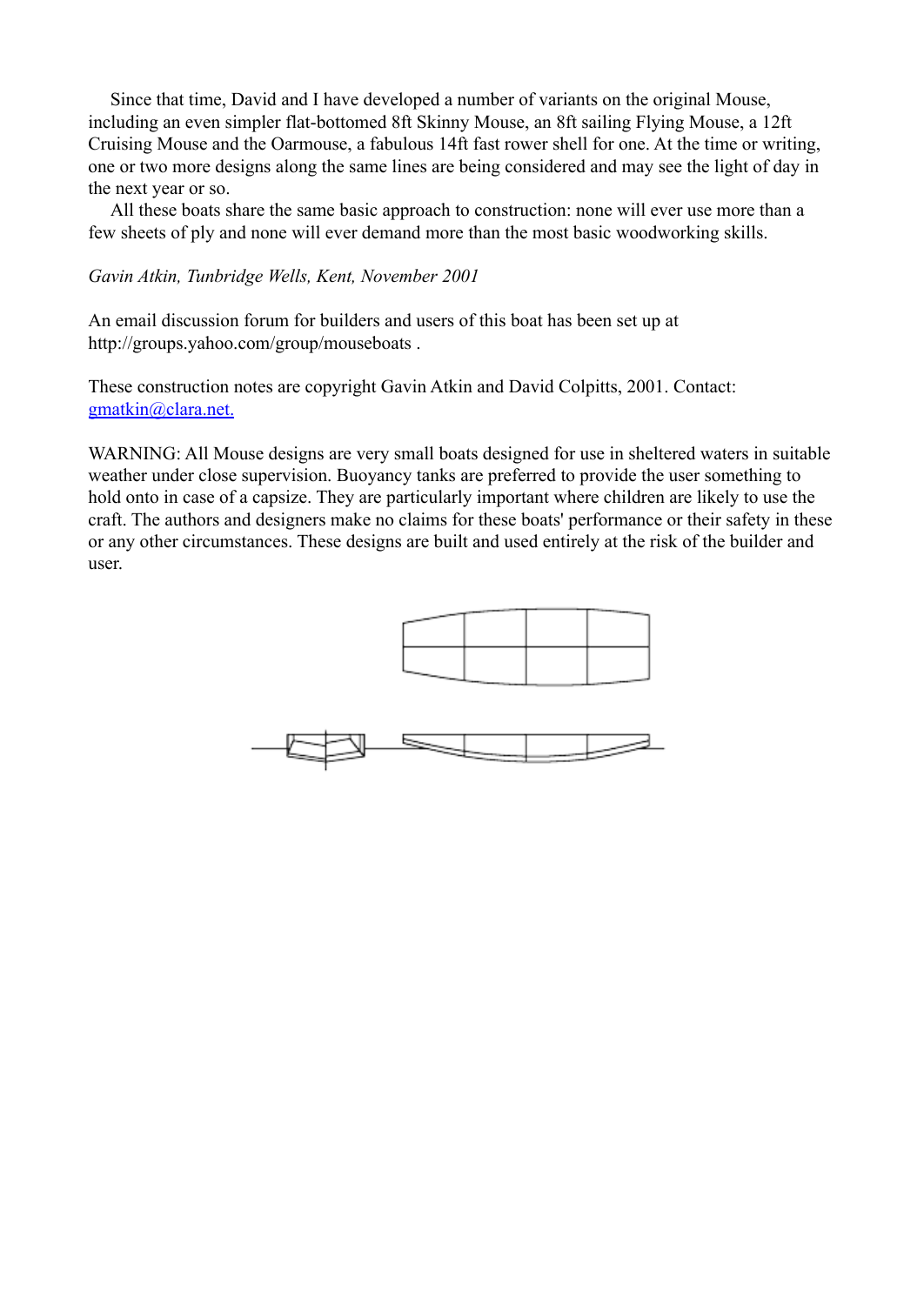## **The Mouse**

Although it's never going to be a boat for any sort of rough water, the Mouse has a lot to offer in at least three situations:

• it can providing hours of workshop and watery summer fun for a group of kids in a strictly supervised environment;

• it can provide an adult paddler with some cheap and harmless fun:

• and it can provide first-time boatbuilders with a cheap and easy introduction to stitch-and-glue boatbuilding.

In common with the rest of the Mouse family of mainly small stitch-and-glue epoxy and plywood boats it is designed to be easy to build, even for the clumsy woodbutcher. To make building as easy as possible there are no hard joints and there is a minimum of marking out and sawcuts - but if that alone is not enough to reassure you, do bear in mind that that most errors and gaps can be covered up with a little epoxy, a little filler, and tape if necessary.

We believe the Mouse can quickly be knocked up in 12-24 hours of work using almost any working surface, including many kitchen tables! The main material is 1/4in or so hardwood marine ply; the main hull takes one sheet, while the decks and first and third frames are intended to come out of an extra half sheet. (These enclose an area of emergency buoyancy that gives the user something to hold onto if the boat capsizes.)

The appropriate sheet material for building this boat really depends on what is available, the cost of the other materials, and what you can afford. This is a very basic craft and should probably be built from inexpensive materials of adequate quality - however, in areas such as the UK where reasonably good ply is expensive and epoxy is extremely expensive, builders may reflect that there's little point in putting a costly adhesive onto very poor quality plywood. Also, whatever ply you use must be made with waterproof glue!

The framing should probably be inch by half inch or so pine, although just about any cheap lumber will probably do at a pinch. The stitch and glue should be epoxy and glass tape; other glues may be of cheaper varieties such as polyurethane.

## **What you will need**

#### *Materials*

• 1 or 1.5 sheets of 48 by 96 in 1/4 in marine plywood or good quality WBP plywood (Try not to use the stuff with thin walls and a trashy soft middle veneer as it soaks up water and rots in very short order.)

- brass, copper or galvanised iron nails, or brass or stainless steel screws
- a few pints of epoxy, disposable gloves, filler, 50-60ft of epoxy tape, a suitable spatula, and a supply of disposable rags and ordinary brown vinegar for cleaning
- around 40 strong plastic cable ties
- 'duct', 'gaffer' or 'carpet' tape
- around 20ft of 1 by 1 in knot-free lumber (small knots that don't fall out are acceptable)
- 20ft of hardwood material suitable for the rubrail
- rot-proofer, paint, varnish etc for finishing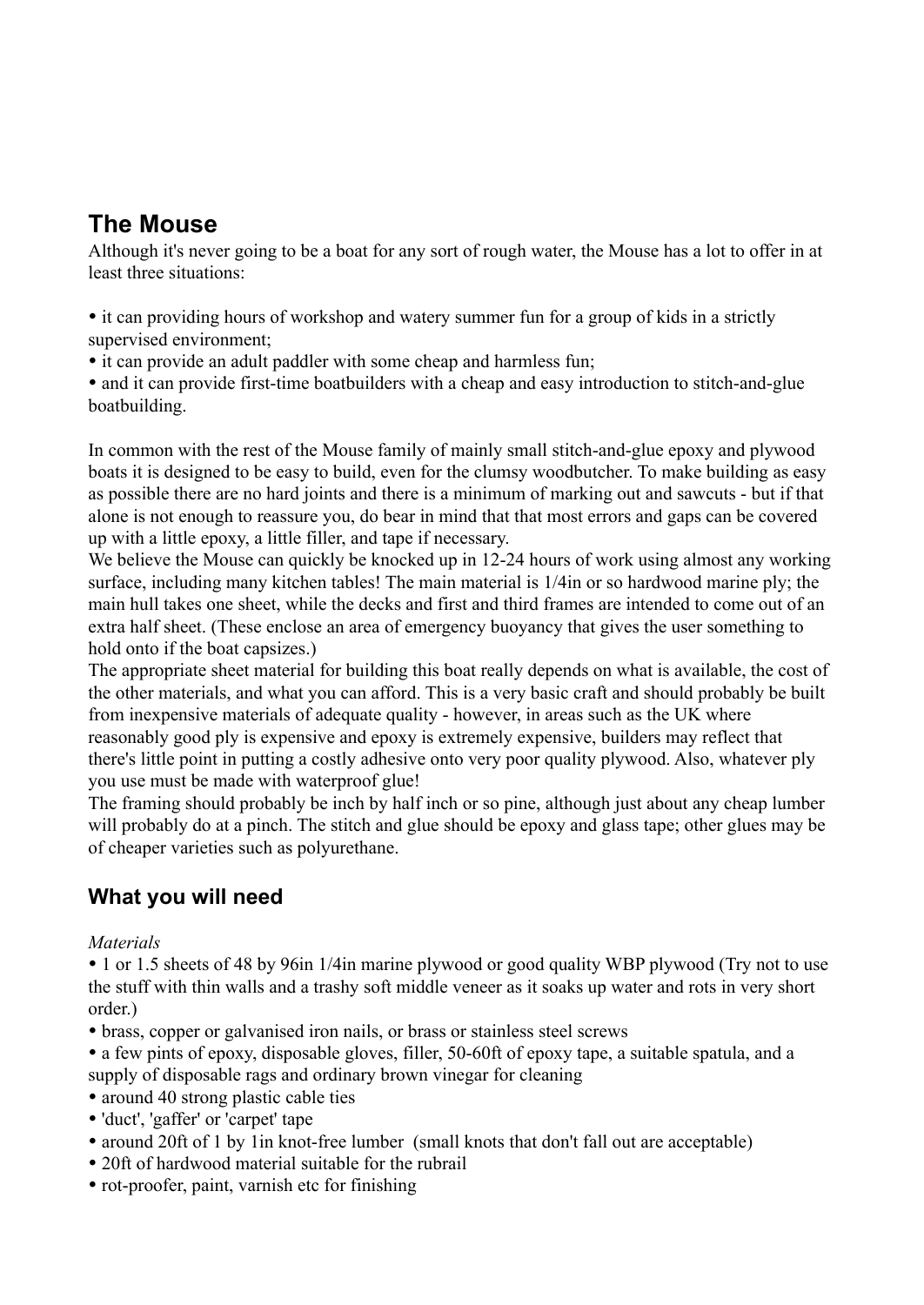• drain plugs (if you are planning to include emergency buoyancy)

*Marking-out*

- pencils and a rubber *(US: eraser*)
- a tape measure
- a long straight-edge
- a long flexible moulding of a minimum of 8ft in length for use as a batten when marking out

*Tools*

- saws,
- a hammer
- a Surform or sharp traditional plane

- as many G-cramps *(US: C clamps)* as you can lay your hands on! You get by with a minimum of four, but a few more will be very useful.

## **Marking out and cutting**

#### *'Measure twice and cut once'* and *'Always cut on the wastewood side of the line'*

Marking out is the key to successfully building any boat, but bear these rules in mind, and you'll have little problem with marking out the few lines required for a Mouse. Among the materials you will have received with these instructions you should have a set of coordinates for marking out your plywood sheet. We think you should begin this task by using the tape measure and straightedge to draw grid of 10in by 10in squares across the face of the plywood material (use 12 x 12in if you prefer), as I find it helpful in confirming that each marked out point has been made correctly. If you have access to a large T-square of the sorts used in drafting or plasterboard/drywall work, it can help save time and increase accuracy. In making the grid, of course, I double-check all my measurements before actually ruling the lines.

Having drawn the grid, carefully mark out the coordinates themselves, then check them. The straight edges at the bows and stern can then easily be marked using the pencil and straight edge. At this stage, also take time to mark the forward and aft vertical 'stations', which are where the framing will subsequently be fitted.



#### *This boat is so simple that even young children can be involved in at least some parts of the process. Here a seven-year-old traces round a batten*

The curved lines are drawn done using the batten. Traditionally, loftsmen do this using lead weights called ducks, but we can use panel pins or fine nails: pick a curved line and drive pins into each of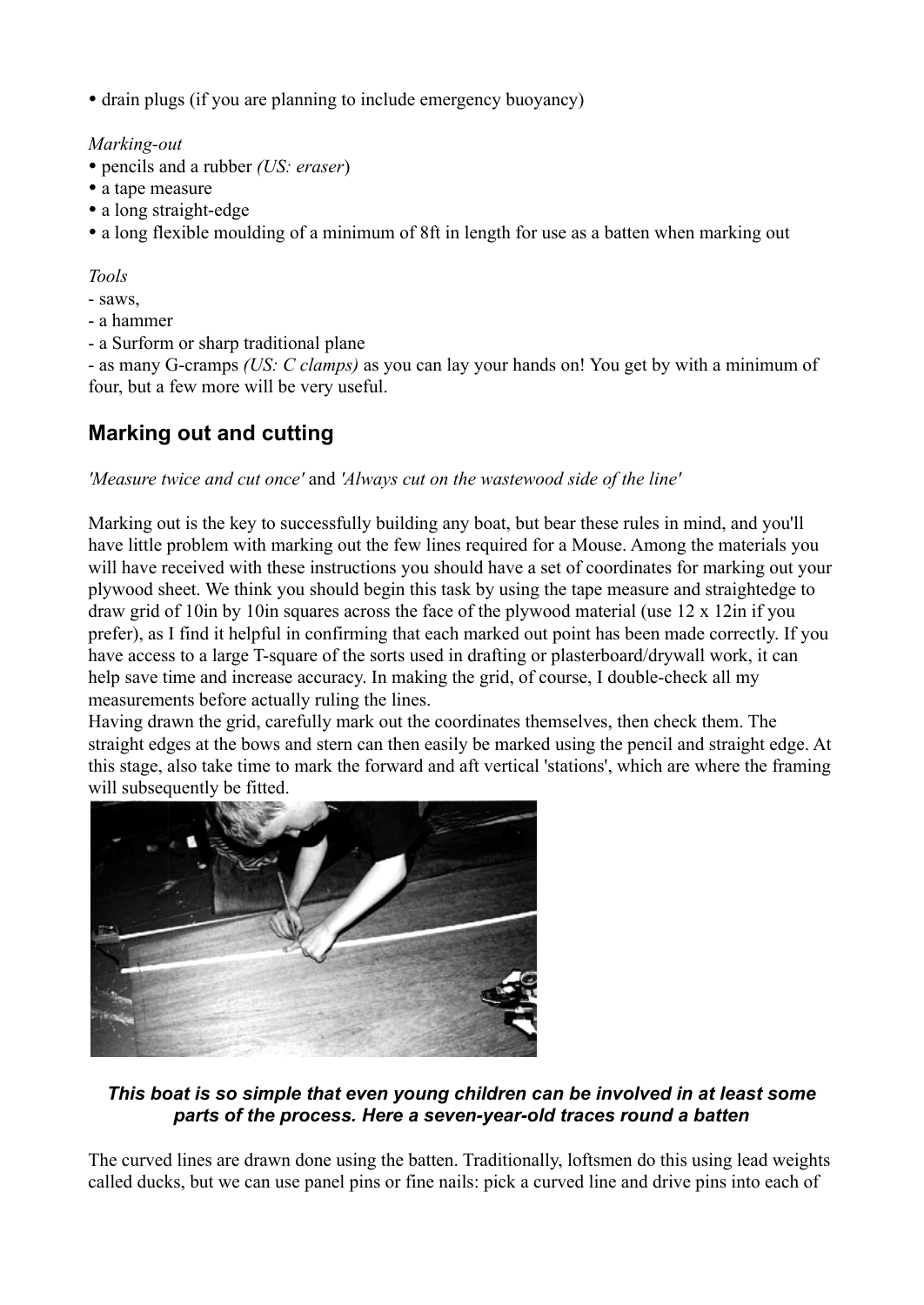the four coordinates that need to be connected, and then tap in further panel pins to hold the batten tight against the coordinates. Take great care to achieve a fair curve with no kinks, and certainly don't drive any pins through the batten itself, or you will produce a bad line and ruin the batten forever. Finally, when you are satisfied, carefully make a good, clear line you can saw to. Once all four long seams have been marked and checked to make sure that each panel looks like its mate, it's almost time to start cutting wood.

You may find it helpful to cut out the two sides and the bottom chine pieces in a single cut by clamping two pieces of ply together.

It is important at this stage to clearly mark the wastewood so that there is no chance of cutting into the work, and cut on the wastewood side of the line.

Also, make sure your saw is good and sharp - I've been using a laser-cut Stanley saw, but the make does not matter so much as the condition, for a blunt saw makes much more mess and leaves jagged edges on the material. Cut carefully - it's worth taking time to cut the material neatly and accurately, for even if you think plywood is cheap you won't want to have to cut out the material twice. Finally, support the plywood well as you cut it, for a waggling sheet of ply is a difficult thing to cut well and safely.

Once they have been cut out successfully, compare the twinned chines - clamp them together and trim any slight discrepancies with a Surform or sharp traditional plane if need be.

### **Assembly**





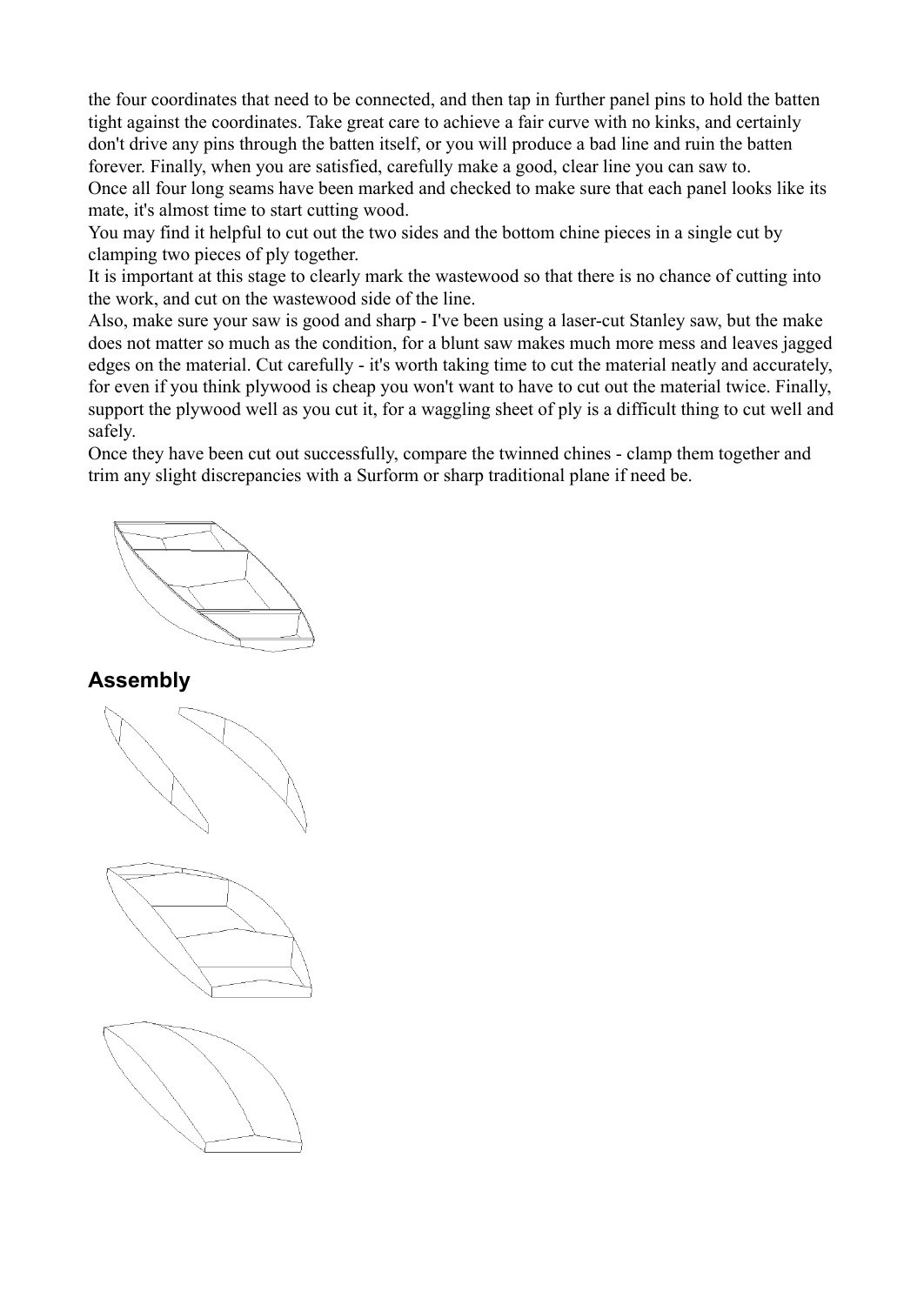

#### *Mouse building sequence*

This boat is designed to be assembled using the stitch and tape method, a modern variant of an ancient boat building technique that has all but died out - in this case, the hull is stitched using cable ties and sealed with epoxy, epoxy-filler mix and tape. First, holes large enough to accept the cable ties are drilled about 1/4in into the work at 9in intervals along the seams in the chines (less in the transom and stern). To make certain the chines holes match, MEASURE THESE FROM THE BOWS IN EVERY CASE! *IT IS VITAL THAT MATCHING HOLES ACTUALLY MATCH!* You may be able to save time by clamping the two opposite chines together before measuring and drilling.

Once the holes are done, stitching can begin using the ties, making sure that the tie connectors are outside the boat.



*Cross section of seam tied with wire*

Now it's starting to look like a boat! Next, add the internal framing. Exactly how you do this depends on whether you are choosing to have buoyancy tanks. If you are, mark out the frames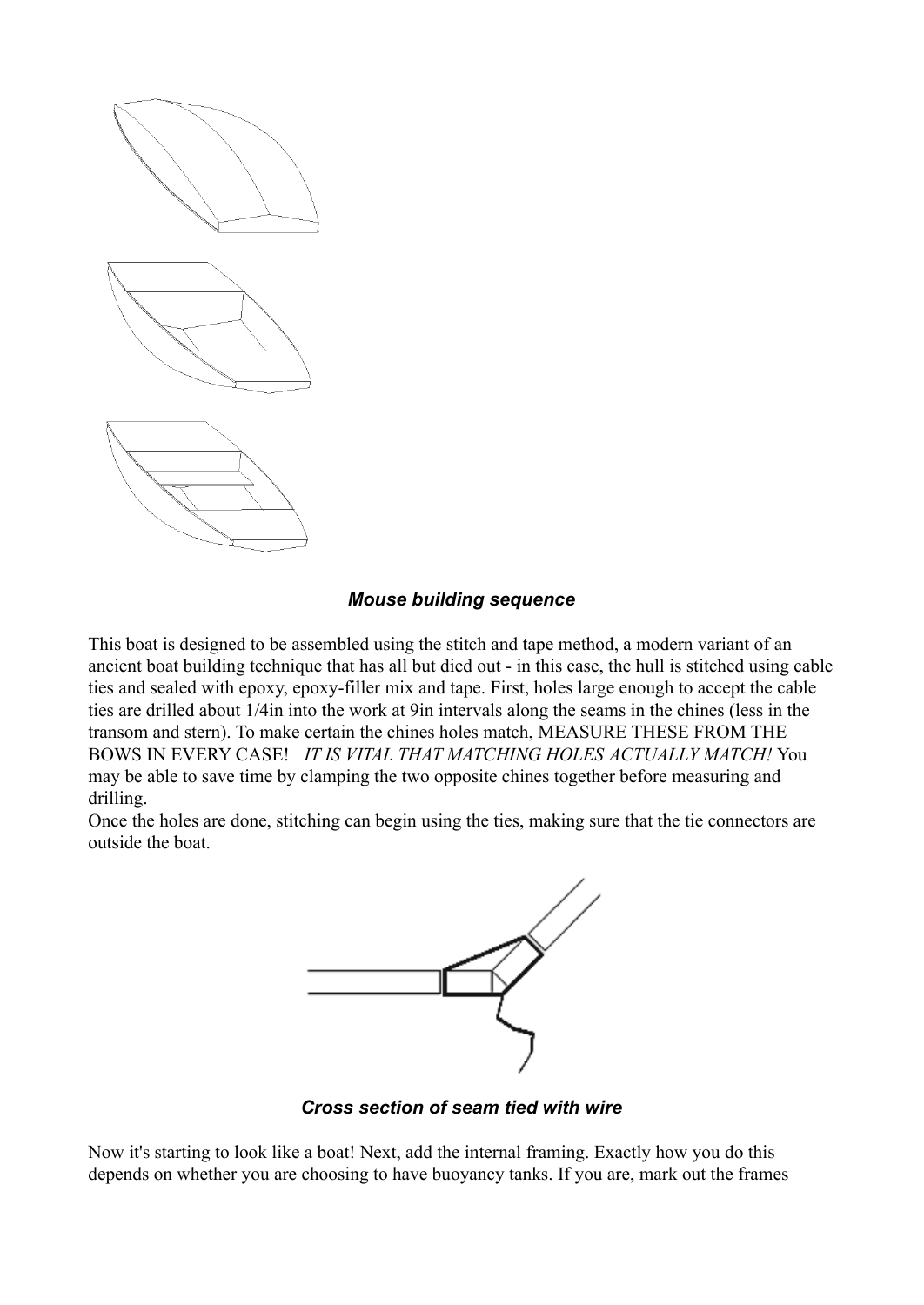indicated on the plans, attach and glue pieces of 1 by 1in along its edges. Try pushing the frame into place (which you should have penciled-in during marking out!) with the lumber side facing the nearest end of the boat - so the 'lumber side' of the forward frame should face the bows while the 'lumber side' of the aft frame should face sternwards. The lumber will of course need to be trimmed slightly so that the frame fits snugly against the boat's sides and bottom before being glued and screwed into place. (Make sure the hull looks square before you commit yourself. The traditional technique of horning, that is measuring from each bow to the opposite stern corner using string is useful here.)

If no buoyancy is to be used, an alternative frame can be made using 1 by 1in lumber and scraps of waste ply.



#### *Cross section of the same tied seam after the seam has been filleted with epoxy and filler, and tape and epoxy has been applied to both sides*

There are many sources of information on how to tape the seams of stitch and tape boats - you will almost certainly have been given some by your epoxy supplier. If so, follow their instructions, but the following is how we do it.

Before epoxying begins, make absolutely sure you are using disposable gloves and are working in is well ventilated for your safety. Epoxy is a sensitiser, and may cause dermatitis and other conditions. The work area should also be warm and dry to ensure that the epoxy cures well and bonds powerfully to the wood. This is a minimum - take care to follow your epoxy manufacturer's instructions to the letter.

Always start with the inside seams. Tape the exterior seams with the duct tape to prevent drips and runs that will have to be tidied up later. Then mix your epoxy and paint a thin layer along the inside seams - remember you can clean your brush with the vinegar.

Before the first painted layer goes off (that is, within a few hours), mix some thickened epoxy (this is the standard stuff mixed with a powdered filler - your epoxy supplier should advise) and apply it to the seam using a rounded spatula to form a neat gusset of about 1in radius - the tongue depressors that doctors and dentists use are said to be perfect for the job, but I usually cut mine from the plastic often used to deliver takeaway meals or from unwanted store reward cards etc. Once this gusset has begun to harden, but before it sets fully, paint-on another layer of epoxy, apply the tape, and wet it well, trying to make a neat job with no creases and tidy overlaps where one seam meets another. (An old pair of scissors can be useful here.)

Once the inside seams are all done, remove the duct tape on the outside, cut off the tie ends, and round the chine edges slightly using a Surform before wetting and taping the external seams - by this point you should be an expert! Make sure the tape is well wetted, and, again, when the epoxy starts to harden but before it sets, add a second coat of epoxy to fill the weave in the tape.

The next task is to attach the gunwale (or rubrail). With the hull turned bottom-down, glue and attach two eight-foot lengths of gunwale material along the uppermost edge of the boat with a little material protruding at each end. Once this has set, use a saw to carefully cut off the excess at each end, and then glue and attach short gunwale sections fore and aft, again with a little excess at each side. Again, when set, saw off the excess and sandpaper the corners to make a neat job.